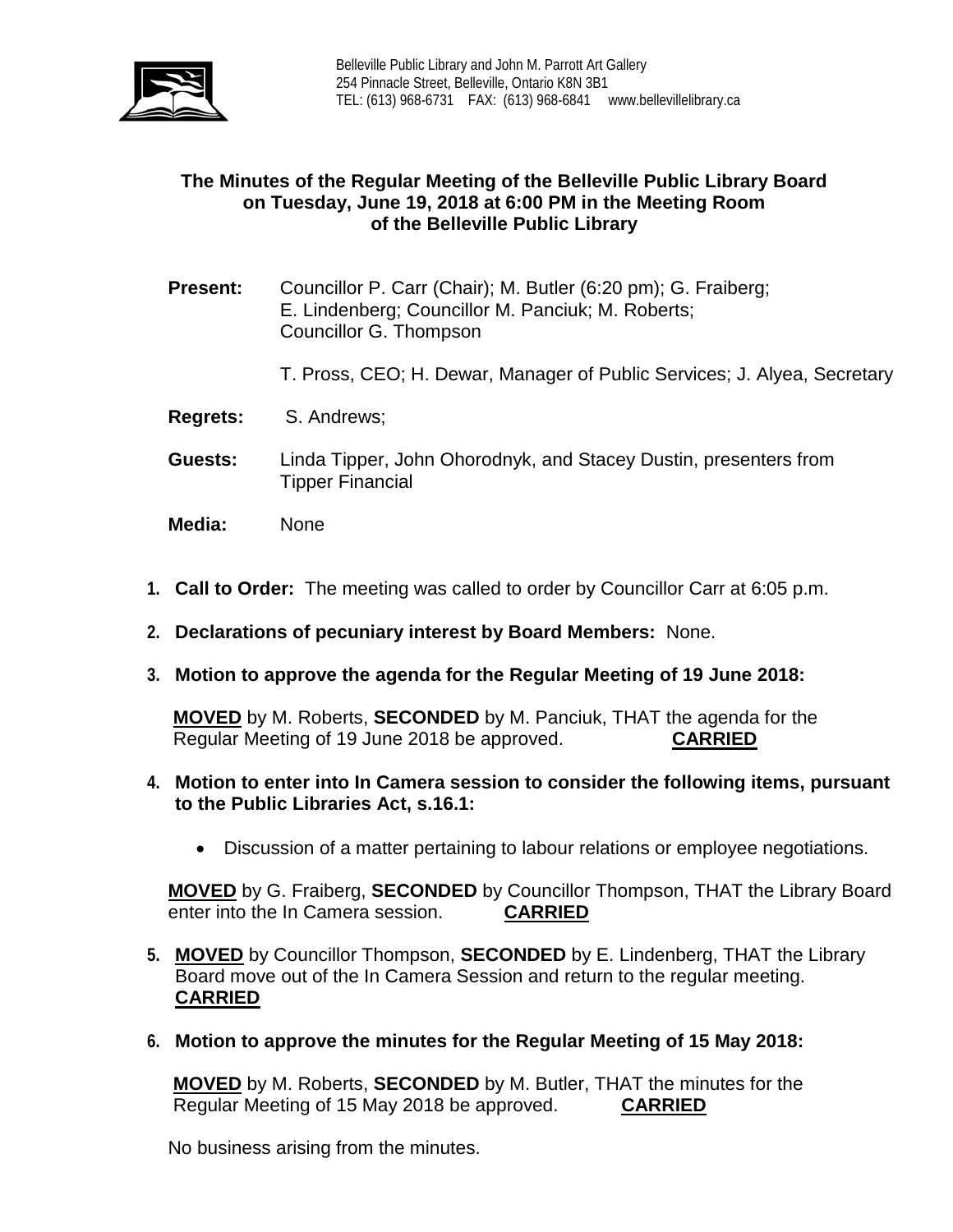

## **7. Presentation from Tipper Financial – Benefits brokerage proposal for Library Benefit Plan**

Linda Tipper, John Ohorodnyk, and Stacey Dustin, representatives of Tipper Financial presented a benefits brokerage plan as an option to our current plan with Manley Financial. McDougall Insurance, another local insurance company, will make a presentation to the board in early fall. The Board will make a final decision of all three options in late November or early December.

**MOVED** by E. Lindenberg, **SECONDED** by Councillor Thompson, THAT the presentation be accepted. **CARRIED**

Tipper Financial presenters left the meeting.

# **8. Items for Information:**

**Statistics for May 2018 CEO's Report Media List**

**MOVED** by G. Fraiberg, **SECONDED** by M. Butler, to receive the Items for Information. **CARRIED**

## **9. Financial Statement to 31 May 2018:**

**MOVED** by M. Roberts, **SECONDED** by M. Panciuk, THAT the Financial Statement to 31 May 2018 be approved.

## **10. Review of Harassment and Discrimination Policy and Workplace Violence Prevention and Response Policy:**

**MOVED** by E. Lindenberg, **SECONDED** by M. Panciuk, THAT the Harassment and Discrimination Policy, and the Workplace Violence Prevention and Response Policy be approved. **CARRIED**

## **11. Performance Reviews and Work Plans Policy update for approval:**

**MOVED** by M. Panciuk, **SECONDED** by M. Roberts, THAT the updated Performance Reviews and Work Plans Policy be approved. **CARRIED**